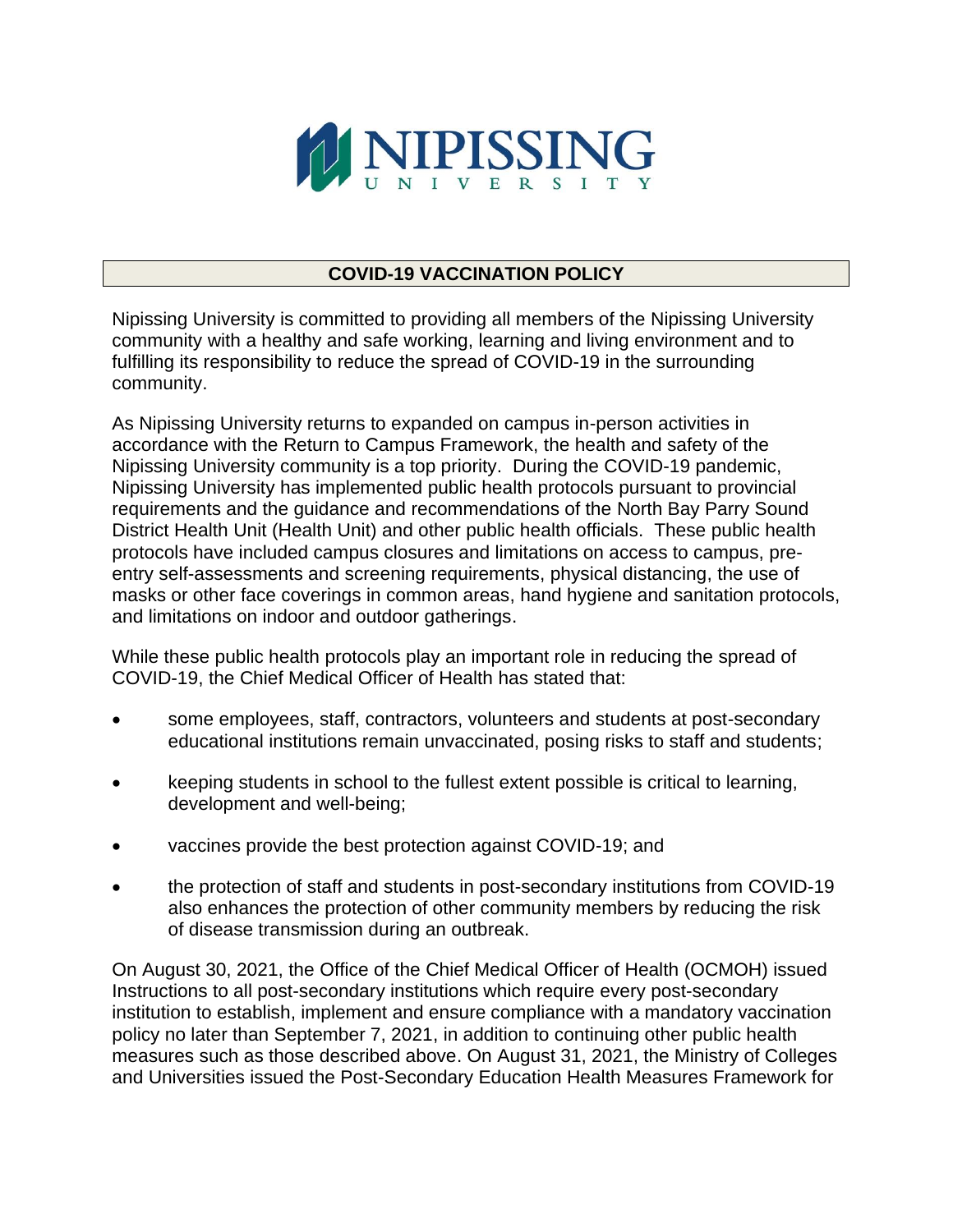Fall 2021, which includes further information about mandatory COVID-19 vaccination policies and related requirements.

Pursuant to the OCMOH Instructions, the Post-Secondary Education Health Measures Framework for Fall 2021 and the guidance and recommendations of public health officials, and following consultation with stakeholder groups, Nipissing University is implementing the following COVID-19 Vaccination Policy effective September 7, 2021.

## **Application**

This Policy applies to all faculty, staff, students, contractors, volunteers, and visitors ("Individual(s)") attending the North Bay Campus of Nipissing University.

#### **Vaccination Requirement**

All Individuals attending the North Bay Campus of Nipissing University who are eligible to receive a COVID-19 vaccine are required to be fully vaccinated against COVID-19, and to provide proof of vaccination satisfactory to the University, subject to the provisions set out below.

For the purpose of this Policy, "fully vaccinated" means that the Individual has received the full series of a COVID-19 vaccine or combination of COVID-19 vaccines approved by the World Health Organization (two doses of a two-dose vaccine series or one dose of a single-dose vaccine series), and at least 14 days have passed since the final dose of the COVID-19 vaccine was administered.

Individuals must have received their first dose of a COVID-19 vaccine no later than September 7, 2021, and their second dose of a COVID-19 vaccine no later than October 18, 2021, and provide proof of vaccination satisfactory to Nipissing University.

Nipissing University will allow Individuals to attest to their vaccination status using the Nipissing Safe App during the period of September 7 to October 29, 2021. However, Nipissing University reserves the right to require Individuals who have attested to their vaccination status to provide vaccination receipts from the jurisdiction(s) where the vaccines were administered demonstrating that they have received their vaccine(s) and the dates on which those vaccinations were administered.

After October 29, 2021, all Individuals will be required to provide proof that they are fully vaccinated by providing vaccination receipts from the jurisdiction(s) where the vaccines were administered, demonstrating that they have received their vaccine(s) and the dates on which those vaccinations were administered. This proof shall be provided by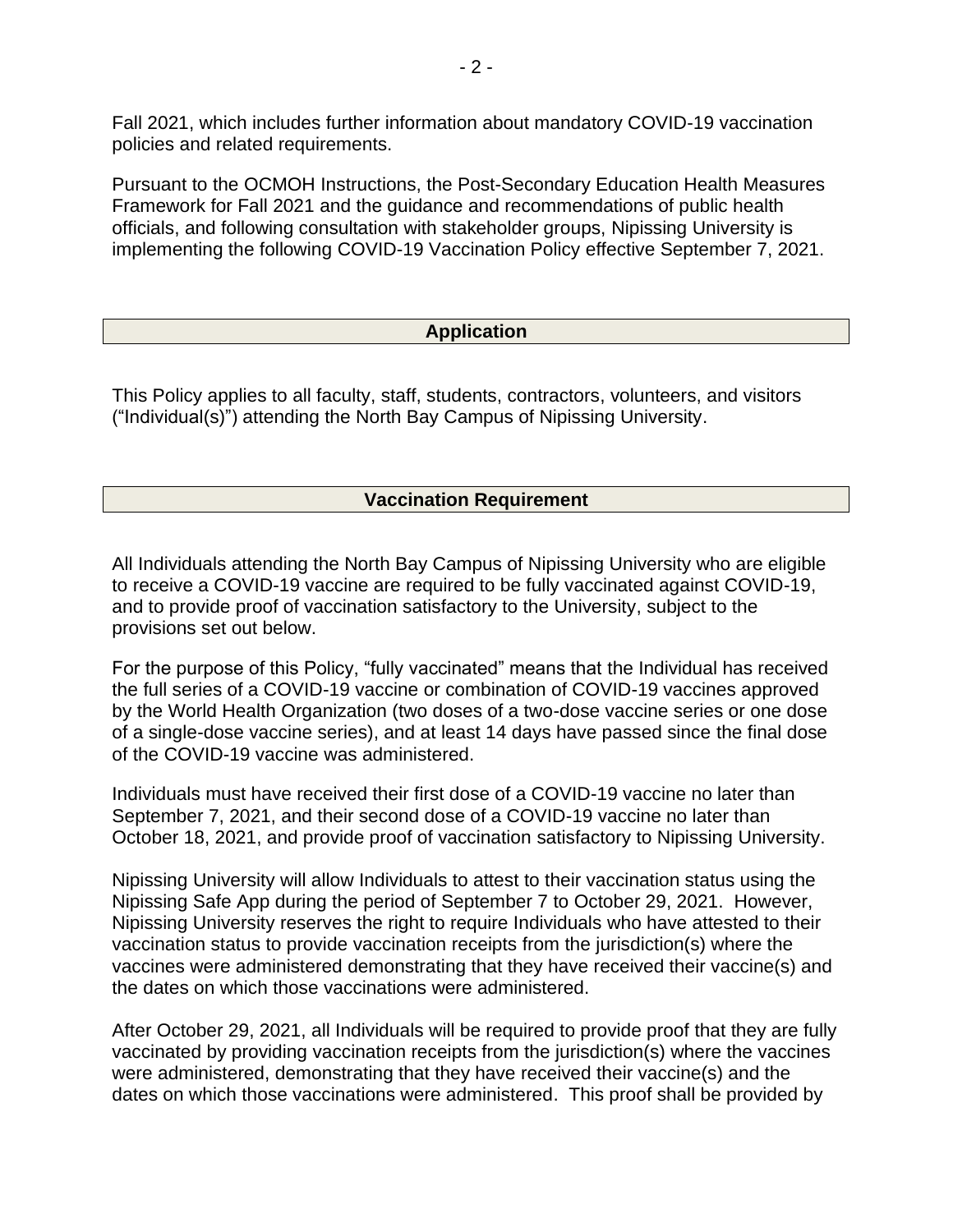uploading vaccination receipts using the Nipissing Safe App. In the event the Province's planned vaccine certificate program and verification app introduce alternative methods for providing proof of full vaccination prior to October 29, 2021, these requirements may be amended accordingly.

Any Individuals who attend the North Bay campus without first providing the required proof of vaccination status using the Nipissing Safe App will be required to disclose their vaccination status during the pre-entry screening process.

Individuals who have received their first dose of a COVID-19 vaccine but are awaiting their second dose of a COVID-19 vaccine and/or the expiry of the 14 day period before they are considered fully vaccinated will be required to comply with the testing requirements set out below as a condition of being permitted to attend the North Bay campus.

In addition to these vaccination requirements, COVID-19 public health protocols will remain in effect, which may include but are not limited to limitations on access to campus, pre-entry self-assessments and screening requirements, physical distancing, the use of masks or other face coverings in common areas, hand hygiene and sanitation protocols, and limitations on indoor and outdoor gatherings as appropriate. Nipissing University will periodically review and update these protocols based on evolving provincial requirements and public health guidance, but reserves the right to implement public health protocols that exceed those mandated by the Province or public health officials. This Policy and any other public health protocols will remain in effect until Nipissing University, in consultation with public health officials, determines that it is appropriate to make changes to or discontinue them.

## **Vaccination Requirement – Students/Staff Living and Working in Residence**

All students and staff living and working in Nipissing University residences must provide vaccination receipts demonstrating that they have received their first dose of a COVID-19 vaccination by September 7, 2021 and their second dose of a COVID-19 vaccine by October 18, 2021. Self-attestation of vaccination status will not be considered satisfactory proof of vaccination status for these Individuals during the period of September 7 to October 29, 2021.

Individuals in this group will be required to comply with the testing requirements set out below until they are fully vaccinated as a condition of being permitted to remain in residence.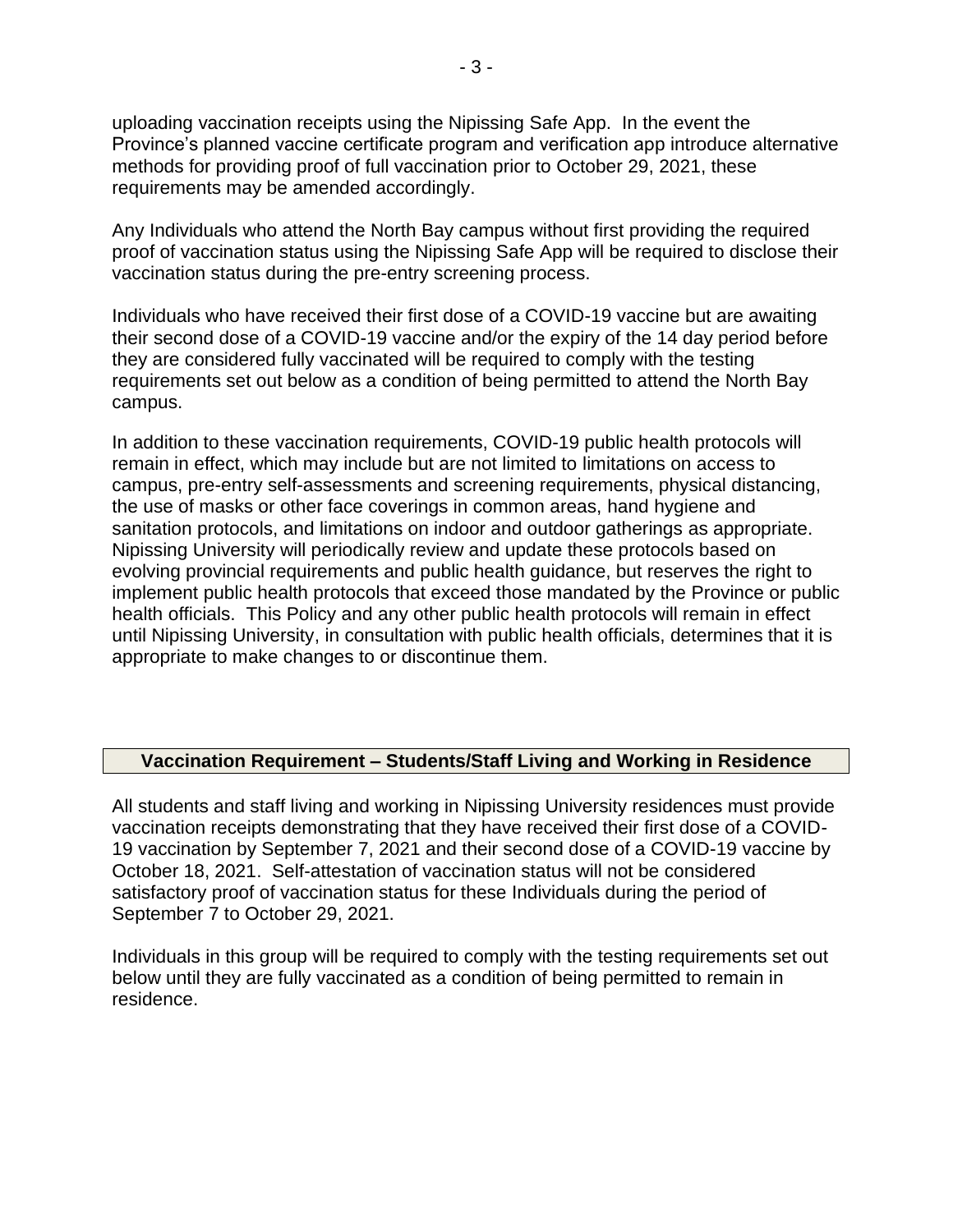# **Vaccination Requirement – High Risk Activities**

All Individuals who are engaged in High Risk Activities must provide vaccination receipts demonstrating that they have received their first dose of a COVID-19 vaccine by September 7, 2021 and their second dose of a COVID-19 vaccine by October 18, 2021. Self-attestation of vaccination status will not be considered satisfactory proof of vaccination status for these Individuals during the period of September 7 to October 29, 2021.

Individuals engaged in High Risk Activities include but are not limited to:

- (a) varsity and club student athletes, coaches and team staff
- (b) students engaging in clinical or practical placements
- (c) faculty and students conducting research with human participants
- (d) individuals engaged in any other activities designated by Nipissing University or public health officials as High Risk Activities

Individuals engaged in High Risk Activities are required to comply with the testing requirements set out below until they are fully vaccinated as a condition of being permitted to participate in those activities. In addition to compliance with the general testing requirements, varsity athletes are also required to comply with the testing requirements set out below before travelling to participate in any team events.

Individuals who do not provide satisfactory vaccination receipts to Nipissing University to demonstrate that they have received the first and second doses of a COVID-19 vaccine within the required timeframes will not be permitted to engage in High Risk Activities until they have done so.

In addition to complying with this Policy, all Individuals participating in High Risk Activities are required to comply with any additional COVID-19 vaccination requirements put in place by third parties that must be satisfied as a condition of participation in those activities.

## **Offers of Employment/Assignment of Contractors**

During the period this Policy is in effect, all offers of employment for prospective employees will include a clause making the offer conditional on disclosure by the prospective employee of their vaccination status and/or whether they require an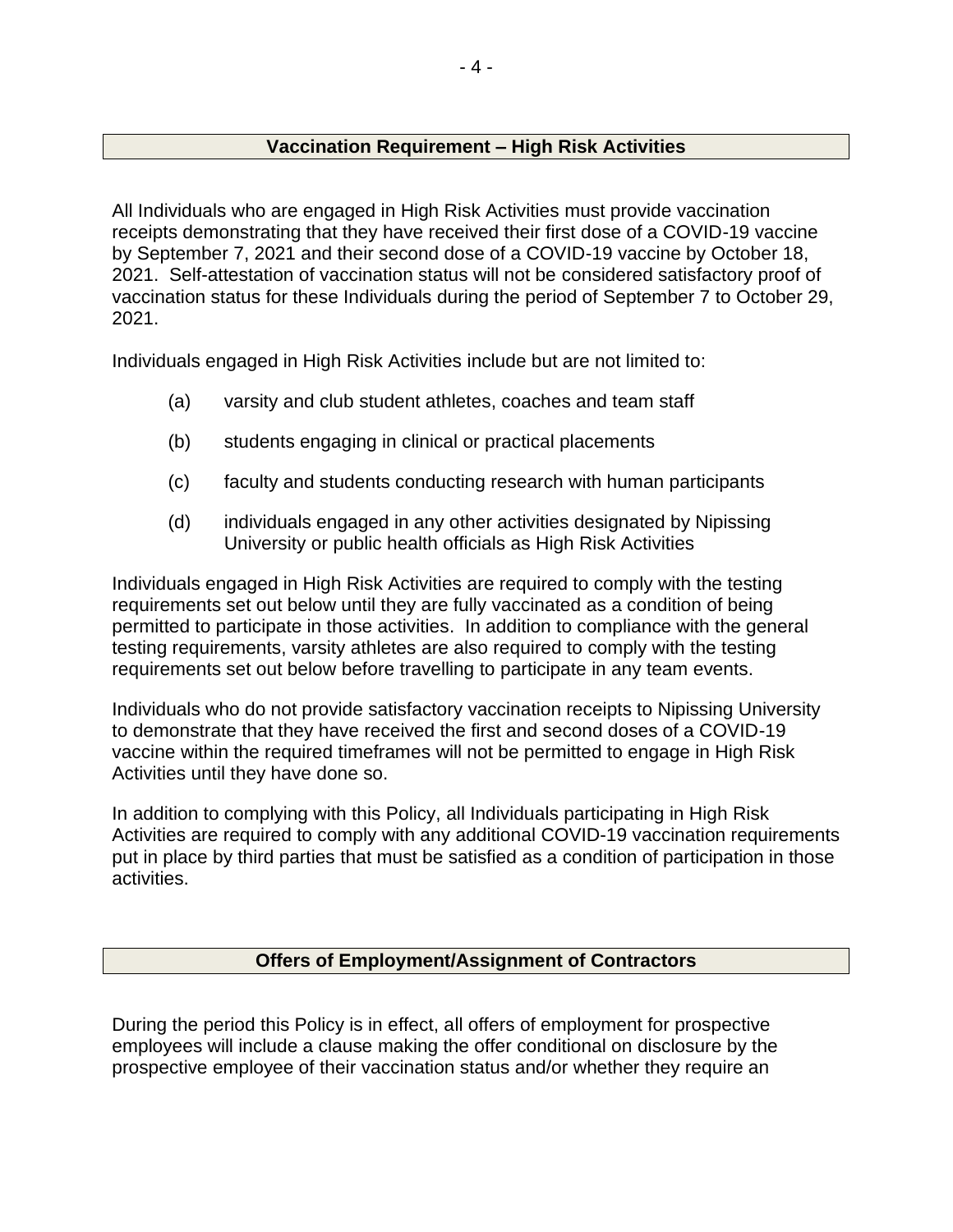exemption from the vaccination requirement based on medical or other grounds protected under the Ontario *Human Rights Code*.

Contractors' employees who are assigned to work on Nipissing University premises will likewise be required to disclose their vaccination status and/or whether they require an exemption from the vaccination requirement based on medical or other grounds protected under the Ontario *Human Rights Code* before they will be permitted to commence work.

Nipissing University will require prospective employees or contractors seeking an exemption from the vaccination requirement to follow the process set out below and comply with the requirements set out below in order to demonstrate that they are entitled to an exemption from the vaccination requirement.

Upon receipt of this information or documentation, Nipissing University will take steps consistent with this Policy to ensure compliance with the vaccination and/or testing requirements.

#### **Exemptions**

Nipissing University will consider, on an individual case-by-case basis, requests for exemption from the vaccination requirement set out above based on medical or other grounds protected under the Ontario *Human Rights Code*.

Individuals requesting an exemption are required to complete an exemption request form and provide the information and supporting documentation specified in the form. Nipissing University reserves the right to request additional information and/or supporting documentation with respect to any exemption request. Supporting documentation satisfactory to Nipissing University must be provided in order for an exemption request to be considered.

Faculty, staff, contractors, volunteers and visitors who wish to request an exemption should contact Human Resources at [humanresources@nipissingu.ca.](mailto:humanresources@nipissingu.ca)

Students who wish to request an exemption should contact Student Accessibility Services at [shannonl@nipissingu.ca.](mailto:shannonl@nipissingu.ca) Students with questions regarding exemptions for practicum/placements should contact the applicable Dean's office.

Where a request for a vaccination exemption is approved, the Individual will be notified by email, and will be subject to the testing requirements set out below as a condition of being permitted to attend the North Bay campus.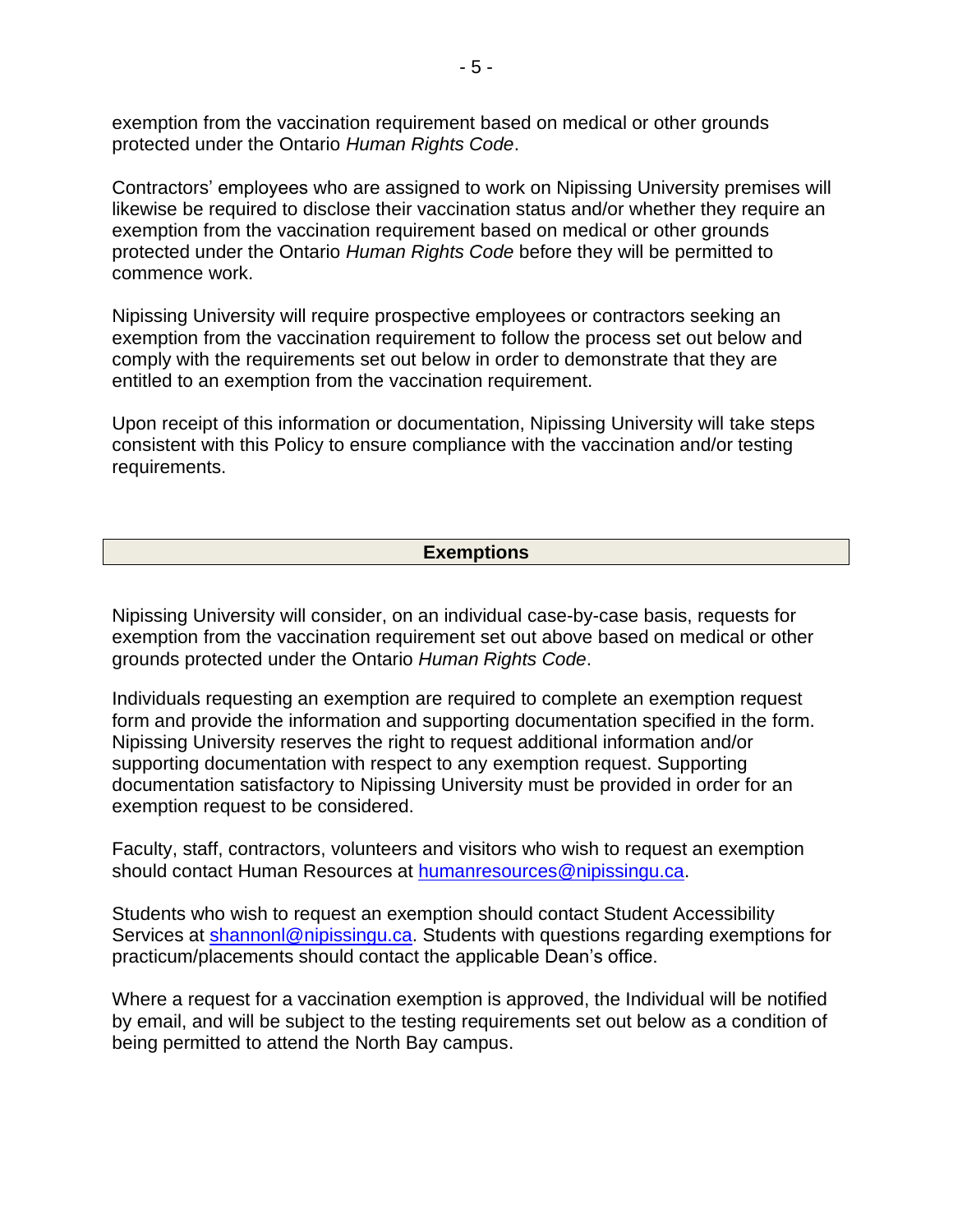## **Testing Requirements**

The following Individuals are subject to testing requirements pursuant to this Policy:

- (a) Individuals who have received their first dose of a COVID-19 vaccination by September 7, 2021 but are awaiting their second dose of a COVID-19 vaccination and/or the expiry of the 14 day period before they are considered fully vaccinated
- (b) Individuals who are approved for an exemption from the vaccination requirement

Individuals subject to the testing requirements must submit to regular antigen point of care testing in every week in which the Individual is present on campus. This testing shall be completed twice per week during the period of Monday to Friday each week, with an interval of at least 48 hours between tests. Testing frequency may be increased upon the advice of public health officials. Testing locations, hours of operation and testing procedures will be determined and communicated by Nipissing University.

For each test completed, Individuals must provide proof of a negative test result to Nipissing University. Nipissing University will allow Individuals to attest to these test results during the period of September 7 to October 29, 2021. However, Nipissing University reserves the right to require Individuals to produce documentation demonstrating completion of testing and confirmation of negative test results. After October 29, 2021, all Individuals will be required to provide documentation demonstrating completion of testing and confirmation of negative test results.

Individuals who receive a positive test result are required to comply with Nipissing University protocols and any other public health protocols applicable when a positive antigen test result is received.

## **Support for Vaccination**

COVID-19 vaccination clinics will be scheduled as appropriate to facilitate compliance with the vaccination requirement. These clinics will be available for use by all faculty, staff and students. However, faculty, staff and students may also attend the vaccine clinic of their choice.

Faculty, staff and students who are not fully vaccinated may attend on campus subject to compliance with all applicable public health protocols for the sole purpose of attending a vaccine clinic.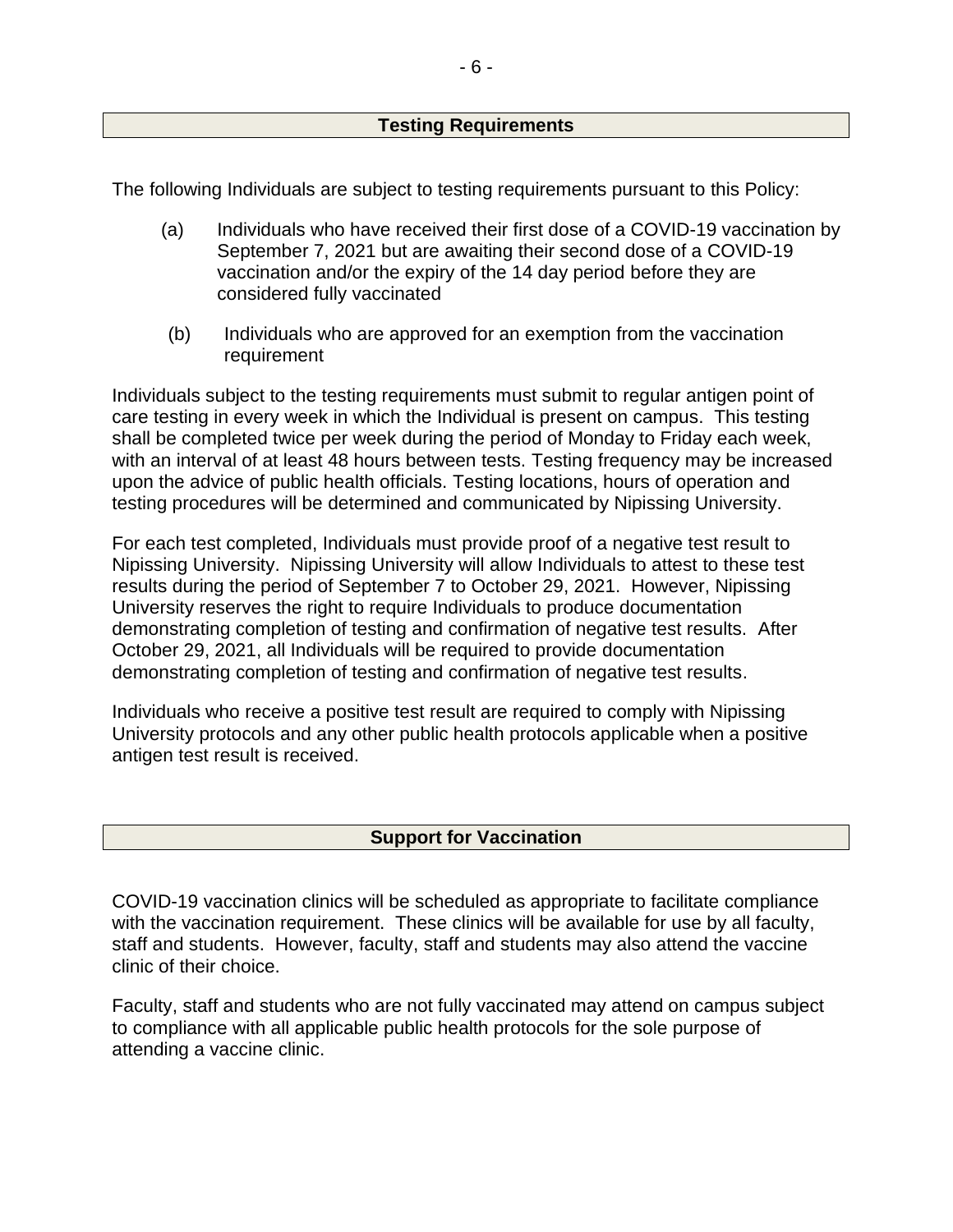Nipissing University will also make available to faculty, staff, students, contractors and volunteers a COVID-19 vaccine awareness program covering the following subject matter:

- (a) how COVID-19 vaccines work
- (b) vaccine safety related to the development of the COVID-19 vaccines
- (c) benefits of vaccination against COVID-19
- (d) risks of not being vaccinated against COVID-19
- (e) possible side effects of COVID-19 vaccination

## **Consequences of Non-Compliance**

Any employee who fails or refuses to comply with the requirements of this Policy may be subject to employment consequences in accordance with the terms of any applicable policies, collective agreements, employment agreements and/or other applicable legal requirements.

Any student, contractor or visitor who fails or refuses to comply with the requirements of this Policy may be subject to sanctions appropriate to the circumstances, in accordance with any applicable policies, contractual requirements or other applicable legal requirements.

These consequences will include, but may not be limited to, revocation of permission to attend the North Bay campus.

Residence students and staff who do not provide satisfactory vaccination receipts to Nipissing University demonstrating that they have received the first and second doses of a COVID-19 vaccine within the required timeframes will not be permitted to continue to live or work in residence.

# **Consequences of Providing False Information**

Faculty and staff who are found to have provided false proof of vaccination or negative COVID-19 test results will be subject to discipline, up to and including termination of employment, in accordance with the terms of any applicable collective agreements, employment agreements and/or other applicable legal requirements.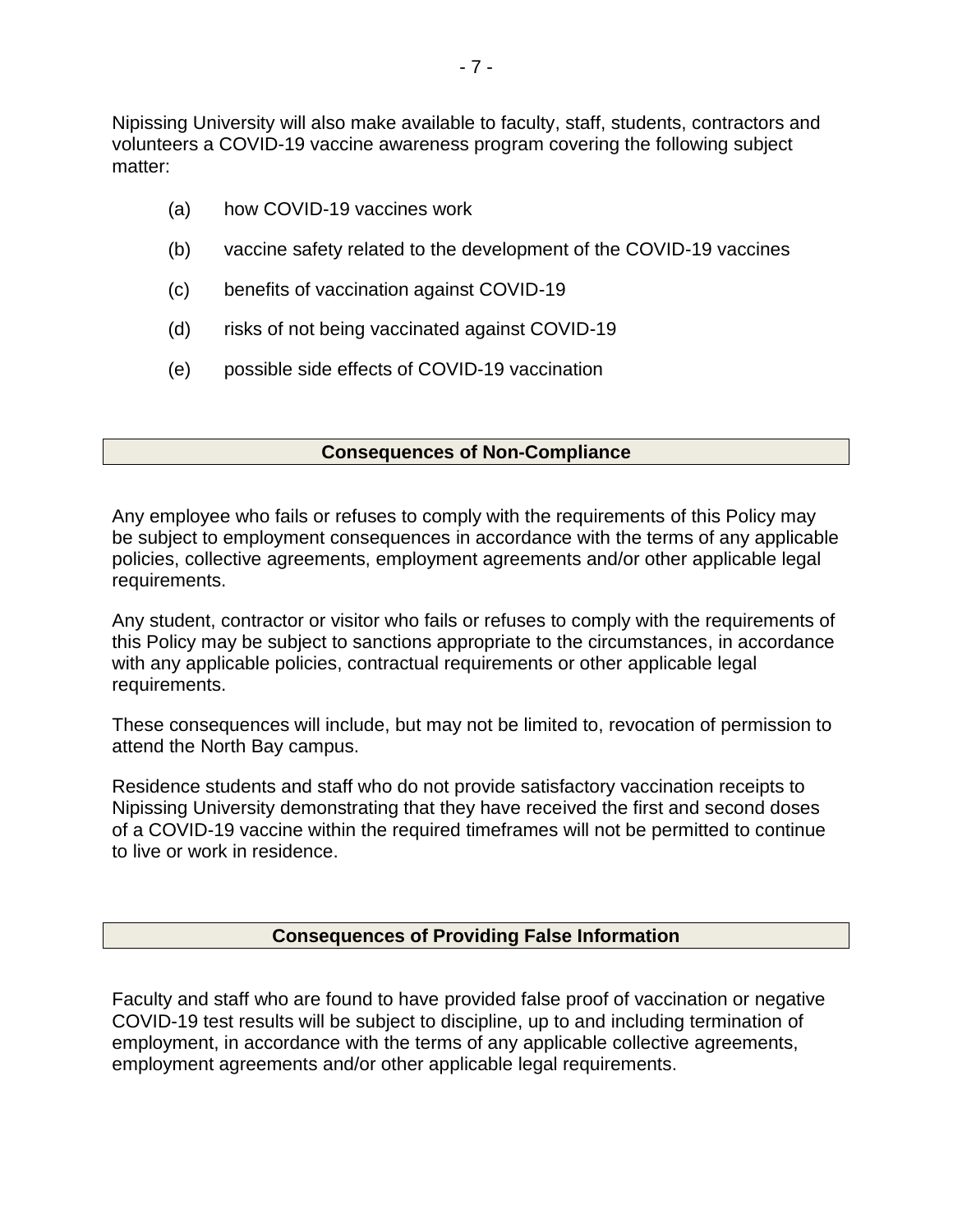Students who are found to have submitted false proof of vaccination or negative COVID-19 test results will be subject to discipline in accordance with the Code of Student Rights and Responsibilities.

Contractors, volunteers, visitors and others who are found to have submitted false proof of vaccination or negative COVID-19 test results will be subject to sanctions appropriate in the circumstances.

## **Collection, Use and Storage of Information**

All proof of vaccination and negative COVID-19 test results collected for the purpose of this Policy will be used, disclosed and stored in accordance with Nipissing University's obligations pursuant to the *Freedom of Information and Protection of Privacy Act,*  R.S.O. 1990, c. F.31.

Information regarding an Individual's vaccination status and/or whether they have an approved exemption from the vaccine requirement may be disclosed to authorized Nipissing University personnel for the purpose of administering and ensuring compliance with this Policy.

Nipissing University will collect, maintain and report as required aggregate statistical information that includes:

- (a) the number of faculty, staff, students, contractors, volunteers and visitors who provide proof of being fully vaccinated against COVID-19
- (b) the number of faculty, staff, students, contractors, volunteers and visitors who provided satisfactory medical or other documentation establishing that they require an exemption from the vaccination requirement based on medical or other grounds protected under the Ontario *Human Rights Code*
- (c) the number of faculty, staff, students, contractors and volunteers who attended a COVID-19 vaccination awareness program
- (d) the total number of faculty, staff, students, contractors and volunteers to whom the requirements set out in this Policy apply

#### **Duration and Review of Policy**

This COVID-19 Vaccination Policy may be reviewed at any time, and in any event will be reviewed no later than June 30, 2022, in order to ensure that the measures outlined